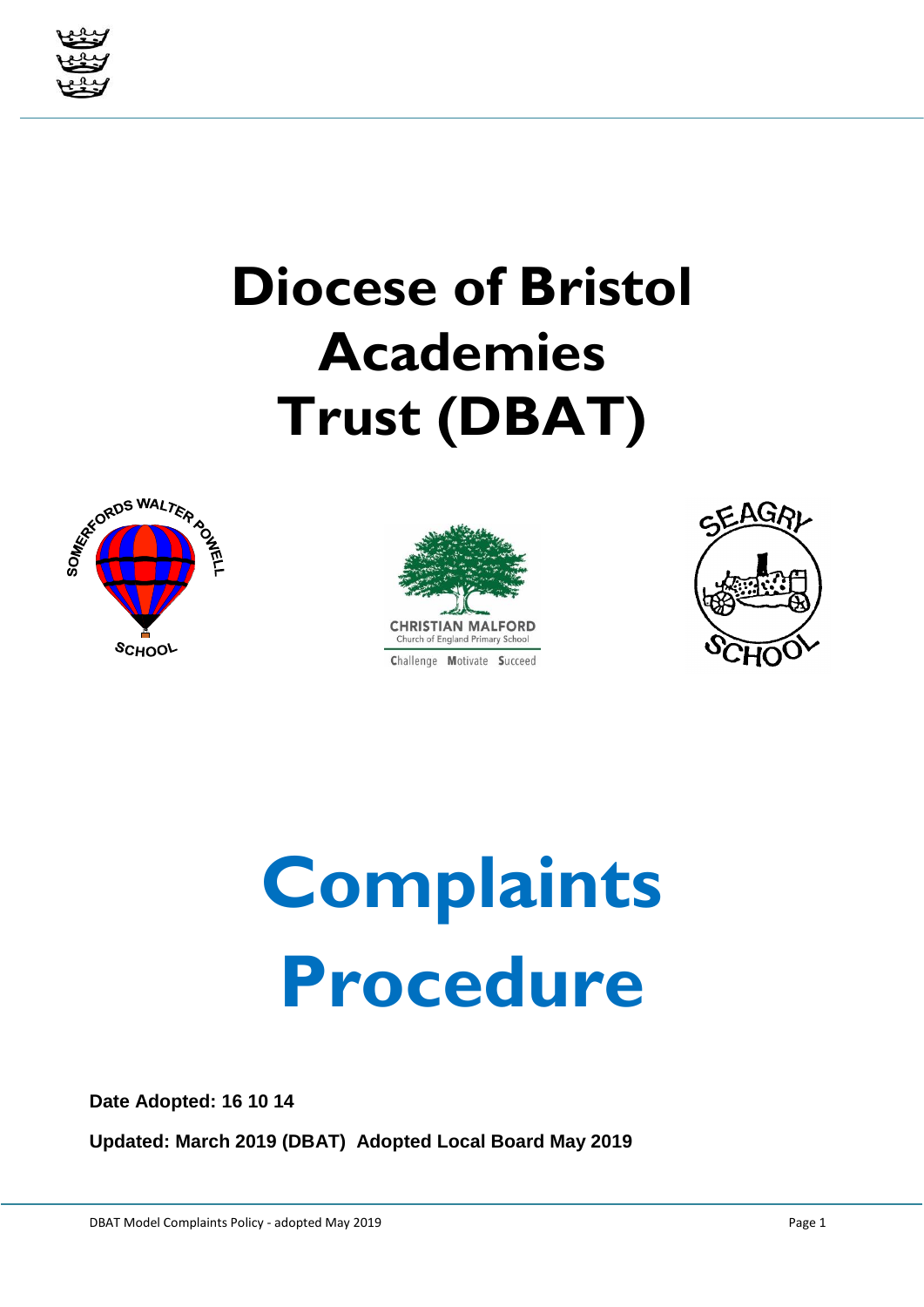| History of most recent Policy changes (must be completed) |  |
|-----------------------------------------------------------|--|
|                                                           |  |

| <b>Date</b> | Page  | <b>Change</b>                                                                                  | Origin of Change e.g. TU<br>request, Change in legislation |
|-------------|-------|------------------------------------------------------------------------------------------------|------------------------------------------------------------|
| 18/3/19     | 6,7,8 | Additional updates to outcomes<br>from panel meetings. Additional<br>ESFA guidance compliance. | ESFA compliance guidelines                                 |
|             |       |                                                                                                |                                                            |
|             |       |                                                                                                |                                                            |
|             |       |                                                                                                |                                                            |
|             |       |                                                                                                |                                                            |
|             |       |                                                                                                |                                                            |
|             |       |                                                                                                |                                                            |
|             |       |                                                                                                |                                                            |
|             |       |                                                                                                |                                                            |
|             |       |                                                                                                |                                                            |
|             |       |                                                                                                |                                                            |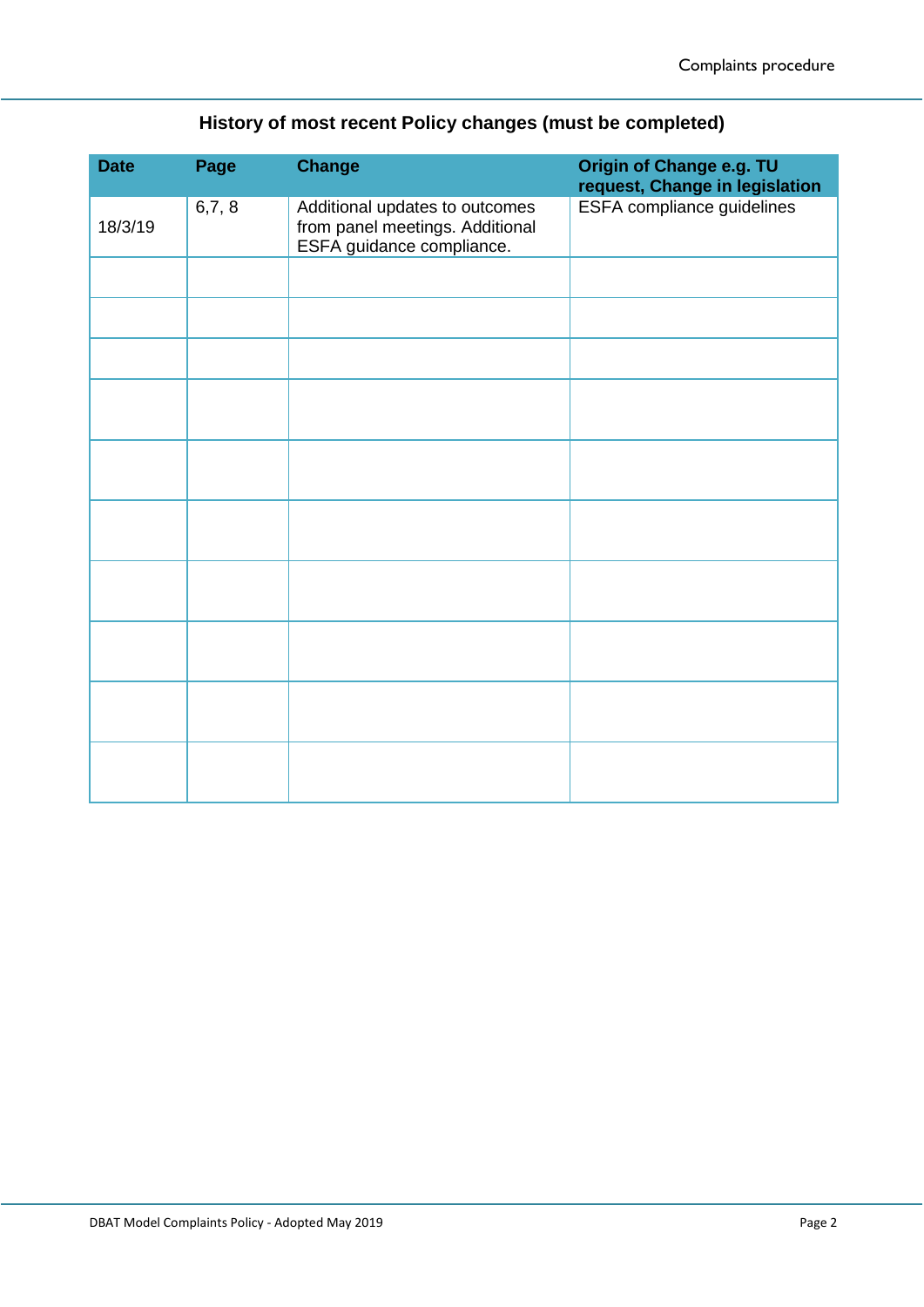The Academy has adopted this procedure to allow parents/carers of pupils attending the Academy to raise a concern or complaint relating to the Academy. We will also usually follow this procedure when dealing with complaints from others but reserve the right to substitute this procedure for an alternative process where it is appropriate to do so.

This procedure does not apply to concerns and complaints relating to the following, which are dealt with under separate policies:

- staff grievances or disciplinary procedures
- admissions
- exclusions
- issues related to child protection

#### **Overriding principles**

We are fully committed to dealing with all concerns and complaints fairly and impartially, in a friendly, respectful and professional way as it is in everyone's best interest to help ensure the matter can be resolved as quickly and informally as possible.

Our Christian ethos and our Academy's core values play an important part in the way we deal with and resolve concerns and complaints: these include respect, forgiveness, trust, kindness, truth and patience.

We celebrate the diversity within our Academy and want all people to feel they have had the chance to be heard.

#### **Understanding this procedure**

In order to investigate your complaint as fully as possible, we have implemented a staged approach. We anticipate that almost all complaints that arise will be resolved at Stage 1 or Stage 2 below.

We expect our members of staff to be addressed in a respectful manner and for communication to remain calm at all times. The procedure under Part 2 will only be used on very rare occasions to deal with unreasonably persistent complainants or unreasonable complainant behaviour.

To enable a proper investigation, concerns or complaints should be brought to the attention of the Academy as soon as possible. In general, any matter raised more than 3 months after the event being complained of will not be considered.

An anonymous concern or complaint will not be investigated under this procedure unless there are exceptional circumstances.

If it becomes necessary to alter the time limits and deadlines set out within this procedure, you will be advised accordingly and given an explanation as to why this has been the case and provided with revised timescales.

In this procedure:

- 'School days' excludes weekends and school holidays.
- 'Parent' means a parent, carer or anyone with legal responsibility for a child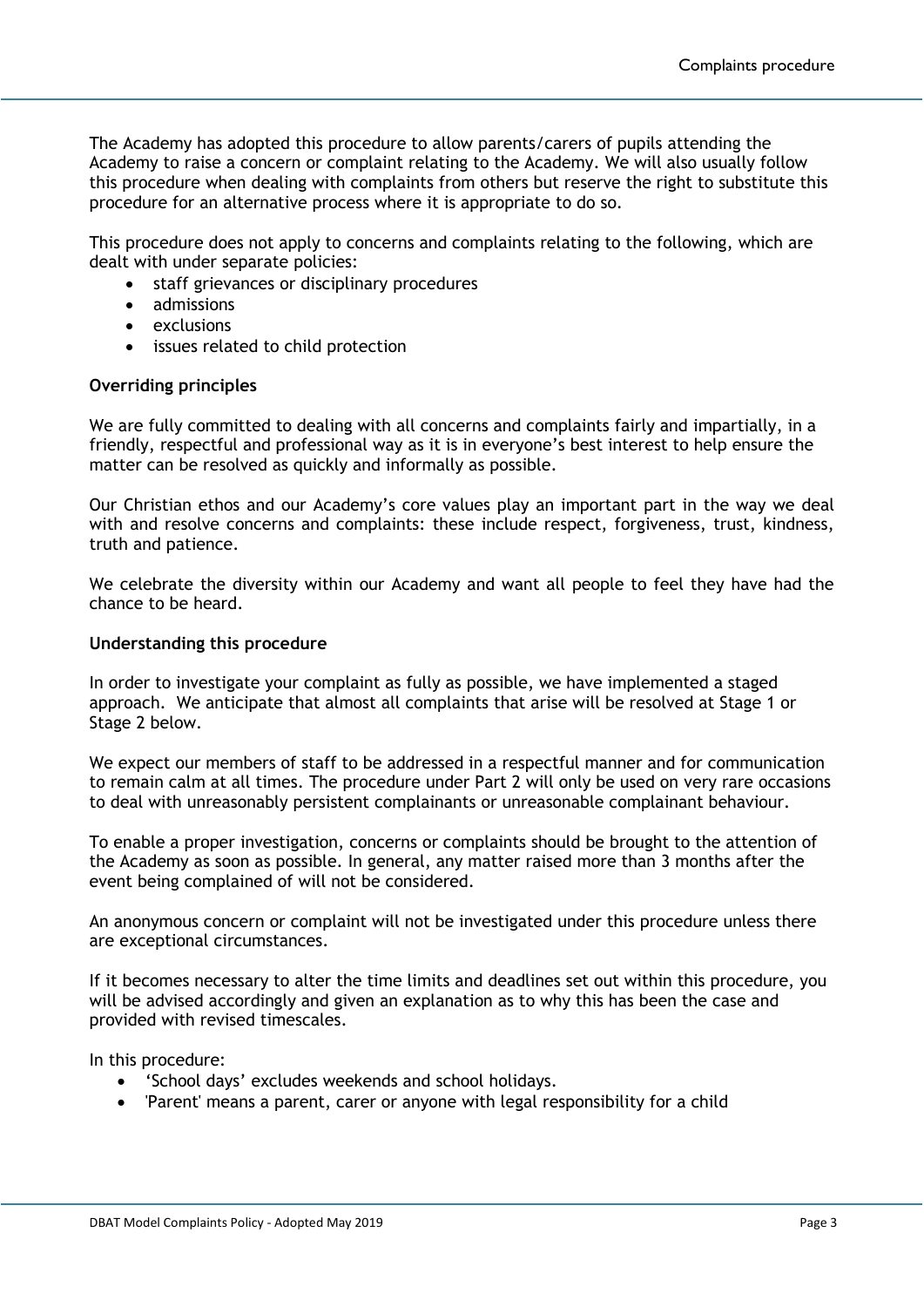#### **PART 1: Complaints Procedure**

#### **Stage 1: Informal concerns**

- 1.1. Parents/carers are always welcome to raise concerns with their child's class teacher or an appropriate member of staff by letter, by telephone or in person. It is helpful if you can explain the nature of your concerns and identify the outcome you are looking for.
- 1.2. Where you wish to discuss the matter in person, you may need to make an appointment, which can be arranged via the Academy office. If the member of staff cannot immediately deal with the matter, s/he will make a clear note of your name and contact details and arrange for someone to contact you to discuss your concerns as soon as practicable. A degree of patience may be required as not all matters can be settled immediately.
- 1.3. If the matter is brought to the attention of the Executive Headteacher s/he may decide to deal with your concerns directly at this stage. If the concerns are about the Executive Headteacher these should be referred directly to the Chair of the Local Board under Stage 2.
- 1.4. The member of staff dealing with the concern will make sure that you are clear on what action (if any) has been agreed. This may be put in writing if appropriate.
- 1.5 Where no satisfactory solution has been found within 15 school days, you will be advised that if you wish your concerns to be considered further you should write to the Executive Headteacher under Stage 2.

#### **Stage 2: Formal complaint to the Executive Headteacher**

- 2.1 If your concerns are not resolved under Stage 1 or you wish your concerns to be dealt with immediately as a formal complaint, you should put your complaint in writing and send this to the Executive Headteacher.
- 2.2 Your written complaint should include details which might assist the investigation, such as the nature of the complaint, details of how the matter has been dealt with so far, the names of potential witnesses, dates and times of events and copies of all relevant documents. It is very important that you include a clear statement of the actions that you would like the Academy to take to resolve your complaint. You may wish to use the Complaint Form provided in Appendix A.
- 2.3 Your complaint will be acknowledged in writing within 3 school days of receipt. The acknowledgement will give a brief explanation of the Academy's complaints procedure and a target date for providing a response to the complaint. This will normally be within 15 school days.
- 2.4 The Executive Headteacher (or someone appointed by the Executive Headteacher) will usually invite you to a meeting to clarify your complaints and to explore possible resolutions. If you accept that invitation, you may be accompanied by one other person, such as a friend, relative, advocate or interpreter, to assist you. Where possible, this meeting will take place within 10 school days of receipt of the written complaint.
- 2.5 If necessary, witnesses will be interviewed and statements taken from those involved. If the complaint centres on a pupil, the pupil should also be interviewed. Pupils should normally be interviewed with parents/carers present, but if this would seriously delay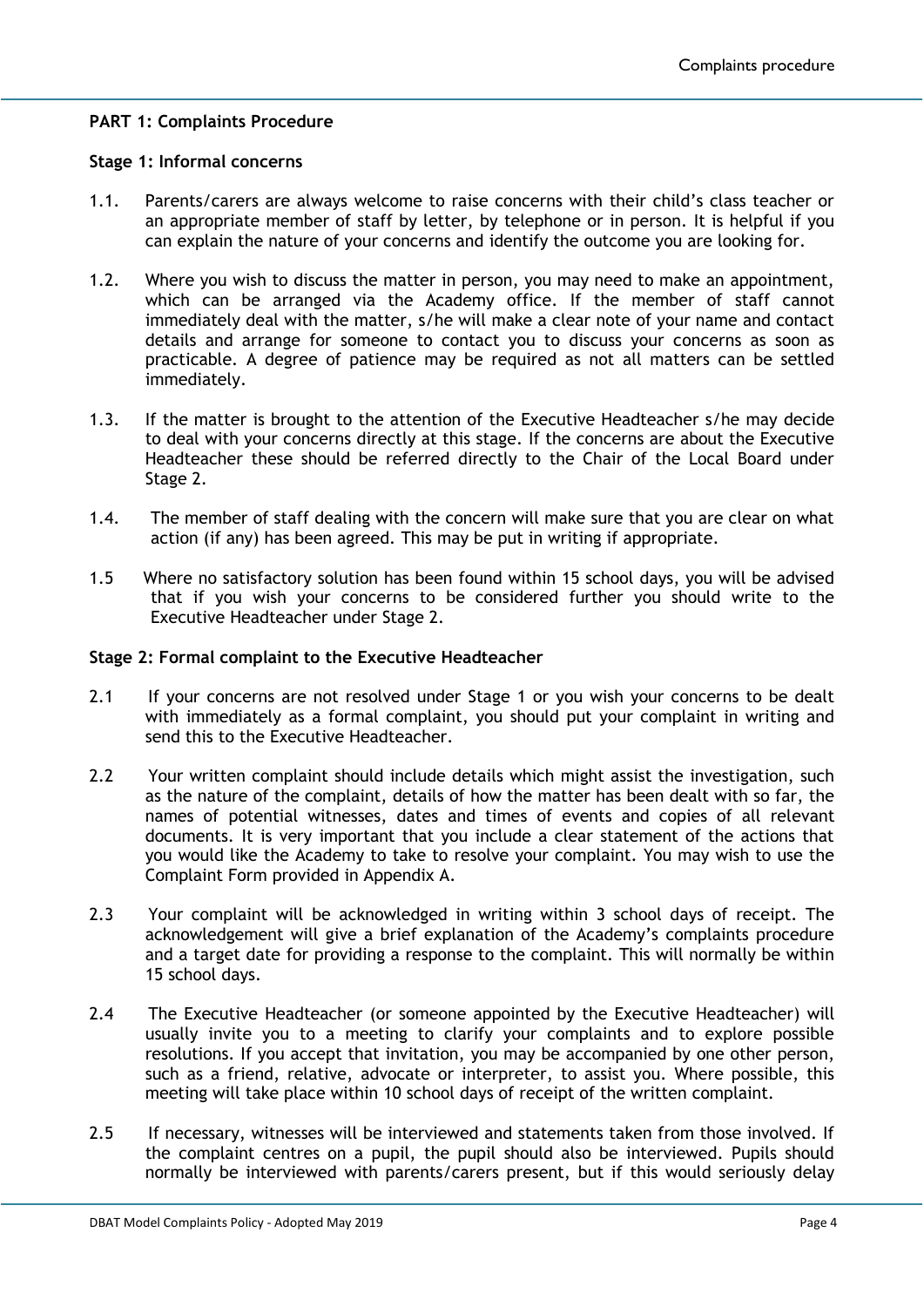the investigation of a serious or urgent complaint or if the pupil has specifically said that s/he would prefer that parents/carers were not involved, another member of staff with whom the pupil feels comfortable should be present. If a member of staff is complained against, they must have the opportunity to present their case.

- 2.6 Once all the relevant facts have been established as far as possible, you will be provided with a written response to the complaint, including a full explanation of the decision and the reasons for it. This will include what action the Academy will take to resolve the complaint (if any). You will be advised that if you are dissatisfied with the outcome of the complaint, you may request that your complaint be heard by the Local Board Complaints Panel.
- 2.7 If, in the course of an investigation, a fault is identified, the Executive Headteacher should take immediate action to put matters right so that any potential injustice does not continue or risk happening to somebody else.

#### What if the complaint is about the Executive Headteacher?

If the complaint is against the Executive Headteacher, or if the Executive Headteacher has been closely involved at Stage 1, your complaint should be sent to the Chair to the Local Board who will carry out all the Stage 2 procedures.

#### What if the complaint is about a Member of the Local Board?

You should contact the Chair of the Local Board who will investigate the concerns in accordance with Stage 2. If the complaint is about the Chair of the Local Board you should contact the Vice Chair.

If the complaint is about the Local Board as a whole, you should send your complaint to the Chair of the Main Board c/o Diocese of Bristol Academies Trust, Hillside House, 1500 Parkway North, Stoke Gifford, Bristol, BS34 8YU.

#### **Stage 3: Referral to Local Board Complaints Panel**

- 3.1 If you are dissatisfied with the decision under Stage 2, you may request that a Local Board Complaints Panel be convened to consider your complaint. Your request will only be considered if you have completed the relevant procedures at Stages 1 and 2.
- 3.2 To request a hearing before the Complaints Panel, you should write to the Chair of the Local Board c/o the Academy's address within 10 school days of receiving notice of the outcome of Stage 2. You should ensure that you provide copies of all relevant documents and state all the grounds for your complaint and the outcome that you desire. You may wish to use the Complaints Panel Request Form provided in Appendix B.
- 3.3 Your written request will be acknowledged within 3 school days of receipt.
- 3.4 The Chair of the Local Board will arrange for a Complaints Panel to be convened, made up of a minimum of three Local Board Members. An additional independent person may be added to the panel if this is appropriate. This person must be independent of the management and running of DBAT and the Academy, with no prior involvement in the matter. The Clerk shall appoint one of these members to be the Chair of the Complaints Panel. The Chair of the Local Board may sit on or chair the Complaints Panel, if appropriate. Consideration about the appropriateness of the Chair sitting on the panel will be given before they are appointed to the panel as they often have more information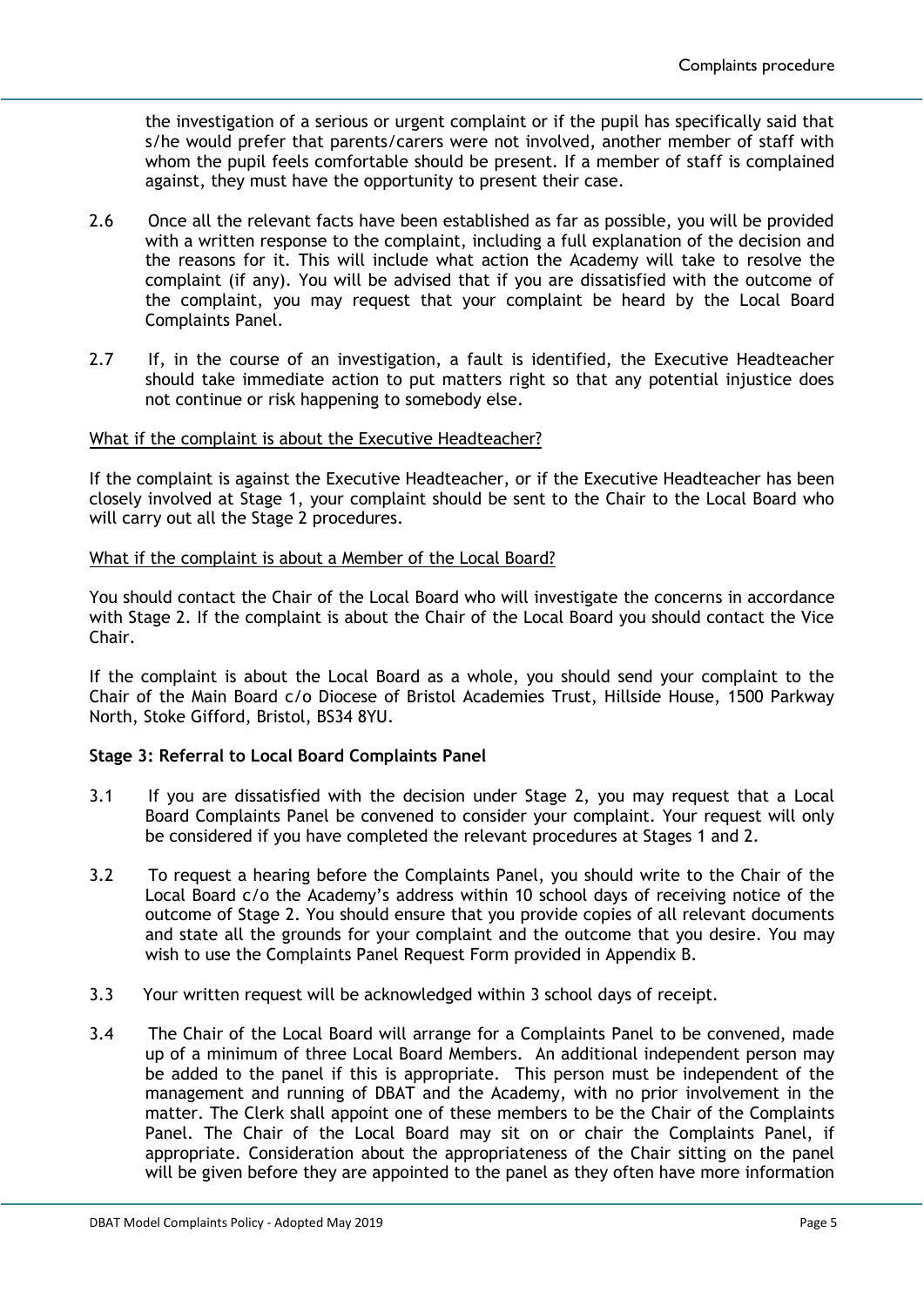making it difficult for them to be seen as impartial. When deciding on the make-up of the panel, we will bear in mind the advantages of including a parent member of the Local Board and, if possible, having a balance of race and gender. It will not normally be appropriate for the Executive Headteacher to sit on the panel. Careful consideration will be given as to whether it is appropriate for staff members of the Local Board to be appointed as panel members as, in many instances, this may lead to a conflict of interest.

- 3.5 The Chair will also notify the Main Board of the Diocese of Bristol Academies Trust (DBAT) that a Complaints Panel has been convened and the date of the hearing.
- 3.6 Every effort will be made to enable the hearing to take place within 20 school days of the receipt of your request. As soon as reasonably practicable and in any event at least 5 school days before the hearing, you will be sent written notification of the date, time and place of the hearing, together with brief details of the Complaints Panel members who will be present. Fair consideration will be given to any bona fide objection to a particular member of the panel. The notification will also inform you of your right to be accompanied to the meeting by a friend, relative, advocate or interpreter and explain how the meeting will be conducted.
- 3.7 A copy of the complaint and any other documents provided by you in support of your complaint or by the Academy in defence of the complaint shall be provided to the Complaints Panel as soon as practicable upon receipt. Copies of these documents shall also be provided to you or Executive Headteacher/Chair of the Local Board (as applicable). The Complaints Panel reserves the right not to consider any documentation presented by either you or the Academy less than 3 school days prior to the hearing. The Complaints Panel is under no obligation to hear oral evidence from witnesses but may do so and/or may take written statements into account.
- 3.8 The hearing will be conducted in such a way as to ensure that all those present have the opportunity to present their case, ask questions and make comments in an appropriate manner. The Clerk to the Local Board or a nominated deputy will ensure that sufficient notes are taken to record an accurate reflection of the points considered and any decisions taken or actions agreed.
- 3.9 The meeting will allow for:
	- The complainant to explain their complaint and the Executive Headteacher to explain the Academy's response
	- The opportunity for both parties to ask questions of each other about the complaint
	- Panel members to have an opportunity to question both the complainant and the Executive Headteacher
	- Any party to call witnesses (subject to approval of the Panel) and all parties having the right to question any witnesses
	- Final statements by both the complainant and the Executive Headteacher
- 3.10 After the hearing, the Complaints Panel will consider their decision and inform you of their decision in writing within 5 school days. The Panel can (by a majority if necessary):
	- Dismiss the complaint in whole or in part
	- Uphold the complaint in whole or in part
	- Decide on the appropriate action to be taken to resolve the complaint
	- Recommend changes to the Academy's systems or procedures to ensure that problems of a similar nature do not happen again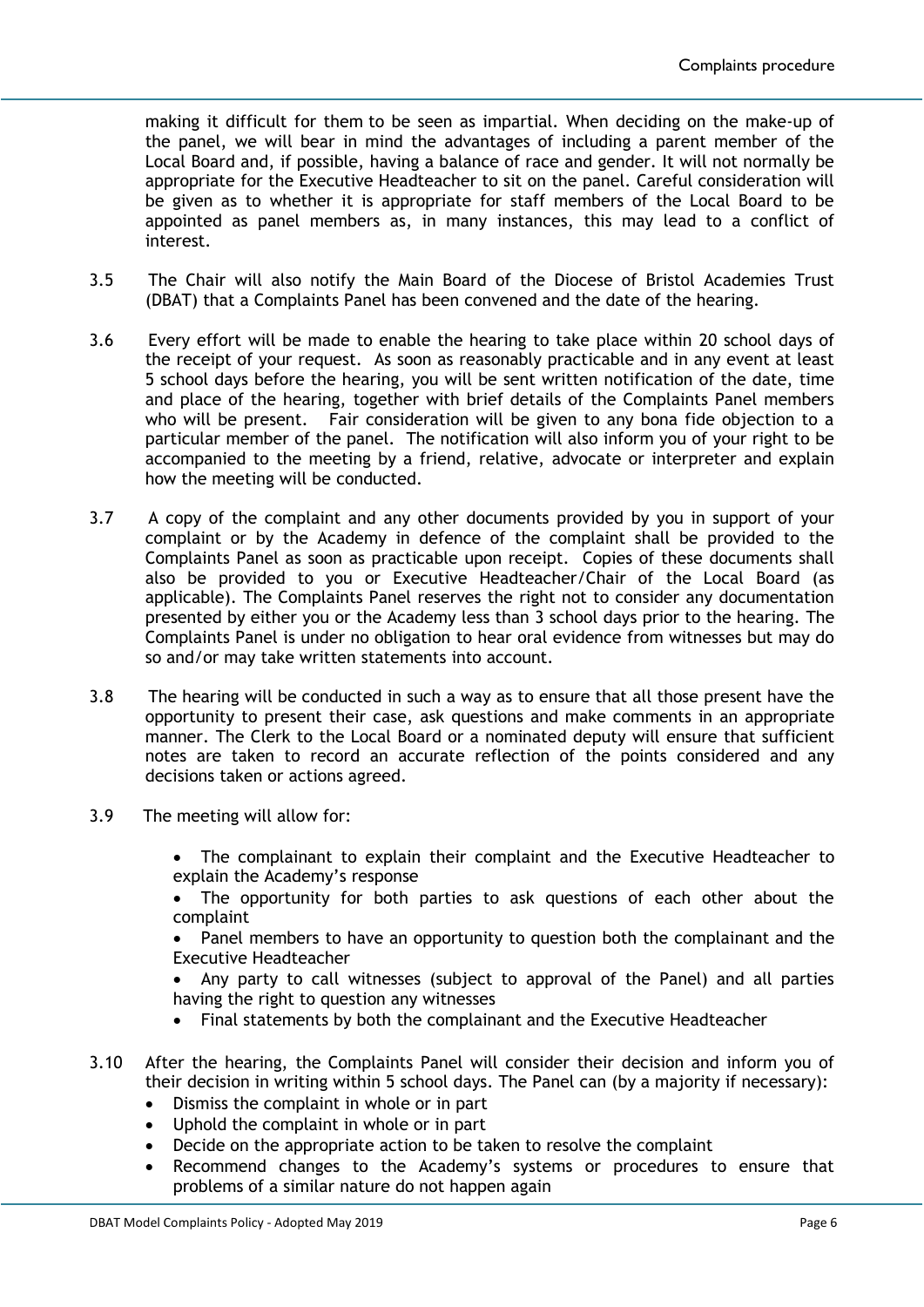A copy of findings and recommendations will be provided to you and, where relevant, the person complained about. You will be advised that if you are dissatisfied with the outcome of the complaint, you may request a review of the Local Board Complaints Panel decision under Stage 4.

The findings and recommendations of the panel will be available for inspection on the school premises by the proprietor and the head teacher. The academy will record the action it takes as a result of complaints (regardless of whether they are upheld).

#### **Stage 4 Review of the Local Board Complaints Panel decision**

- 4.1 If you are dissatisfied with the decision made by the Local Board Complaint's Panel, you may request a review of the decision by the Diocese of Bristol Academies Trust (DBAT) Main Board. To request a review, you should write to the Chair of the Main Board within 10 school days of receiving notice of the Local Board's decision. You should ensure that you provide copies of all relevant documents and state the reasons why you wish the decision of the Local Board Complaints Panel to be reviewed. You may wish to use the Board Review Request Form provided in Appendix C.
- 4.2 All correspondence should be sent to: Chair of the Main Board, Diocese of Bristol Academies Trust, Hillside House, 1500 Parkway North, Stoke Gifford, Bristol, BS34 8YU.
- 4.3 Your request for a review will be acknowledged within 3 school days of receipt. The Chair of the Main Board will arrange for a Board Review Panel to be convened, made up of two Directors of DBAT and one other person who is independent of the management and running of DBAT and the Academy. The Chair of the Panel shall be appointed by the Chair of the Main Board. The Chair of the Main Board may sit on or chair the Board Review Panel if appropriate.
- 4.4 Every effort will be made to enable the hearing to take place within 20 school days of the receipt of your request. As soon as reasonably practicable and in any event at least 5 school days before the hearing, you will be sent written notification of the date, time and place of the hearing, together with brief details of the Board Review Panel members who will be present. Fair consideration will be given to any bona fide objection to a particular member of the panel. The notification will also inform you of your right to be accompanied to the meeting by a friend, relative, advocate or interpreter and explain how the meeting will be conducted.
- 4.5 A copy of your request and any other documents provided by you in support of your request or by the Academy in their defence shall be provided to the Board Review Panel as soon as practicable upon receipt. Copies of these documents shall also be provided to you or Executive Headteacher/Chair of the Local Board (as applicable). The Board Review Panel reserves the right not to consider any documentation presented by either you or the Academy less than 3 school days prior to the hearing. The Board Review Panel is under no obligation to hear oral evidence from witnesses but may do so and/or may take written statements into account.
- 4.6 The hearing will be conducted in such a way as to ensure that all those present have the opportunity to present their case, ask questions and make comments in an appropriate manner. The Clerk to the Main Board or a nominated deputy will ensure that sufficient notes are taken to record an accurate reflection of the points considered and any decisions taken or actions agreed.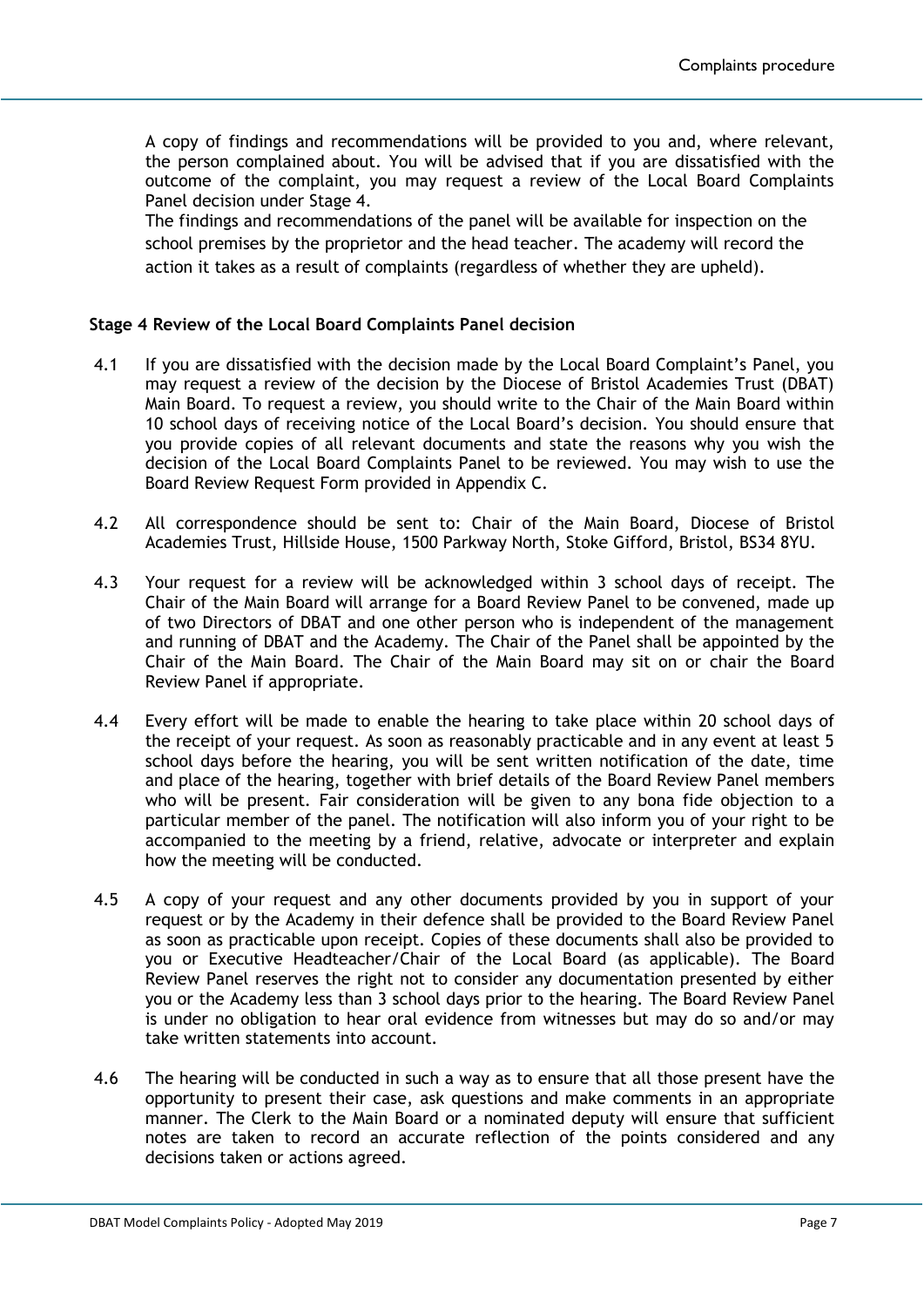- 4.7 After the hearing, the Board Review Panel will consider their decision and inform you of their decision in writing within 5 school days. The Panel can:
	- Dismiss the request in whole or in part
	- Uphold the request in whole or in part
	- Decide on the appropriate action to be taken
	- Recommend changes to the Academy's systems or procedures to ensure that problems of a similar nature do not reoccur

A copy of findings and recommendations will be provided to you and, where relevant, the person complained about. You will be advised that if you are dissatisfied with the outcome of the complaint, you may refer the complaint to the Education and Skills Funding Agency.

The findings and recommendations of the panel will be available for inspection on the school premises by the proprietor and the head teacher, and at the Trust's central office by the CEO.

### **Stage 5 Referral of complaint to Education and Skills Funding Agency (ESFA)**

4.8 If you are dissatisfied with the decision of the Main Board Review Panel, you are entitled to refer your complaint to the Education and skills Funding Agency (ESFA) who has limited powers to review the handling of the complaint in accordance with ESFA's 'Procedure for dealing with complaints about Academies'. At the time of writing this procedure, the ESFA procedure and the ESFA school complaints form are available at [http://www.education.gov.uk/schools/leadership/schoolperformance/b00212240/makin](http://www.education.gov.uk/schools/leadership/schoolperformance/b00212240/making-complaint-school) [g-complaint-school](http://www.education.gov.uk/schools/leadership/schoolperformance/b00212240/making-complaint-school)

#### **Records of complaints**

The Trust will record the action it takes as a result of complaints (regardless of whether they are upheld).

A written record will be kept of all complaints, including at what stage they were resolved. The record will record whether the complaint was resolved following the formal procedures, or proceeded to a decision-making panel. Correspondence, statements and records relating to individual complaints will be kept confidential except where access is requested by the Secretary of State or where disclosure is required in the course of an Academy inspection or under other legal authority.

#### **PART 2: Unreasonably persistent complainants and unreasonable complainant behaviour**

There are rare circumstances where the Academy will deviate from the Complaints Procedure set out in Part 1. These include, but are not necessarily limited to:

- Where the complainant's behaviour towards staff, Local Board Members and/or Directors is unacceptable, for example, is abusive, offensive or threatening;
- Where, because of the frequency of their contact with the Academy, the complainant is hindering the consideration of their or other people's complaints and/or the proper running of the Academy;
- Where the complaint is clearly vexatious and/or has patently insufficient grounds;
- Where the complaint is the same, similar to or based on the same facts of a complaint which has already been considered in full by the Academy.

In these circumstances, the Academy may: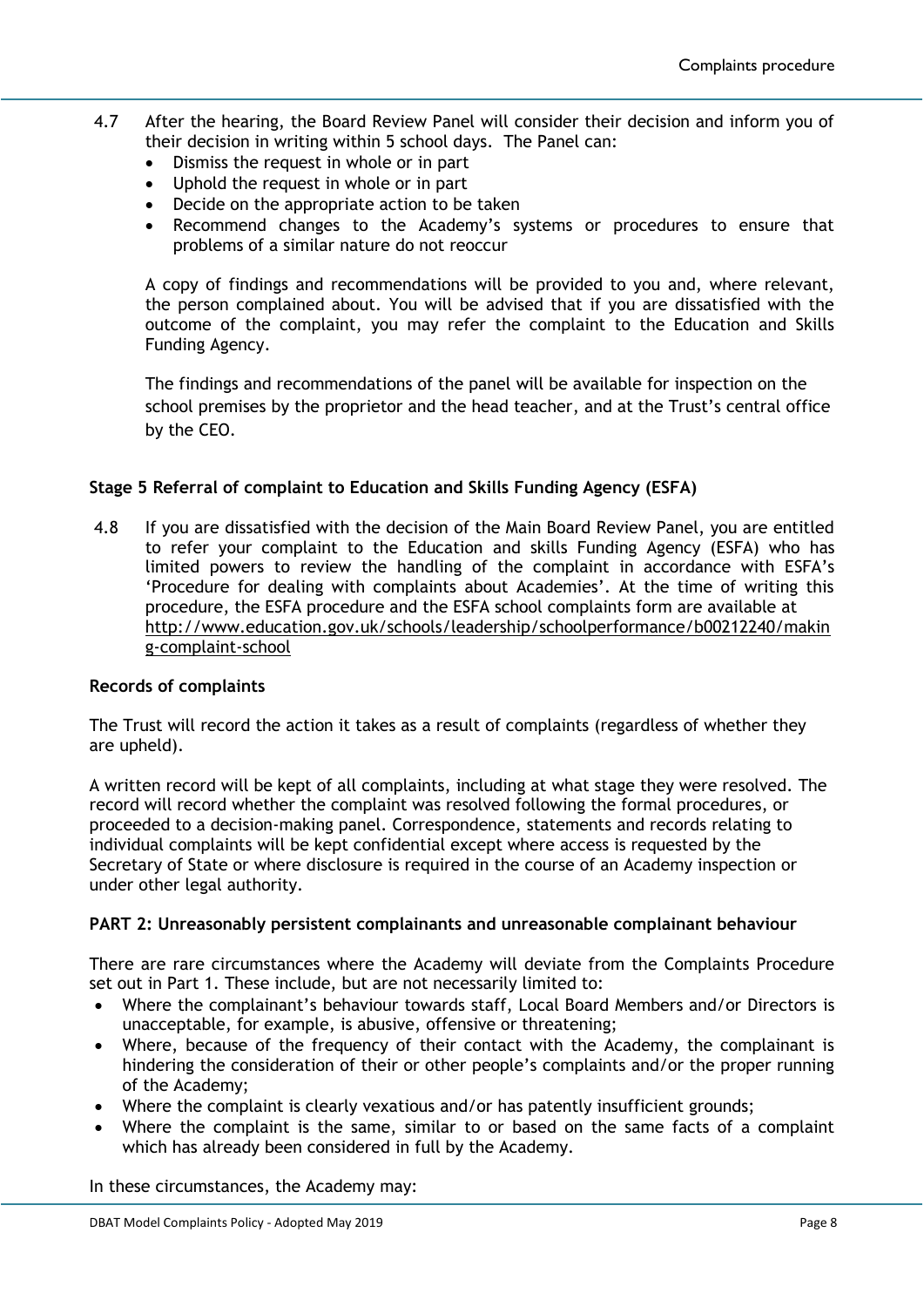- Inform the complainant that their behaviour is unacceptable or unreasonably persistent and ask them to change it
- Restrict the complainant's access to the Academy e.g. requesting contact in a particular form (for example, letters only), requiring contact to take place with a named person only, restricting telephone calls to specified days and times or banning the complainant from the Academy's premises
- Conduct the Local Board Complaints Panel and/or the Board Review Panel on the papers only i.e. not hold a hearing
- Refuse to consider the complaint and refer the complainant directly to either Stage 4 or Stage 5 (as appropriate)

In all cases we will write to tell the complainant why we believe his or her behaviour is unacceptable or unreasonably persistent, what action we are taking and the duration of that action.

Where the behaviour is so extreme that it threatens the immediate safety and welfare of staff, Local Board Members and/or Directors, we will consider other options, for example reporting the matter to the police or taking legal action. In such cases, we may not give the complainant prior warning of that action.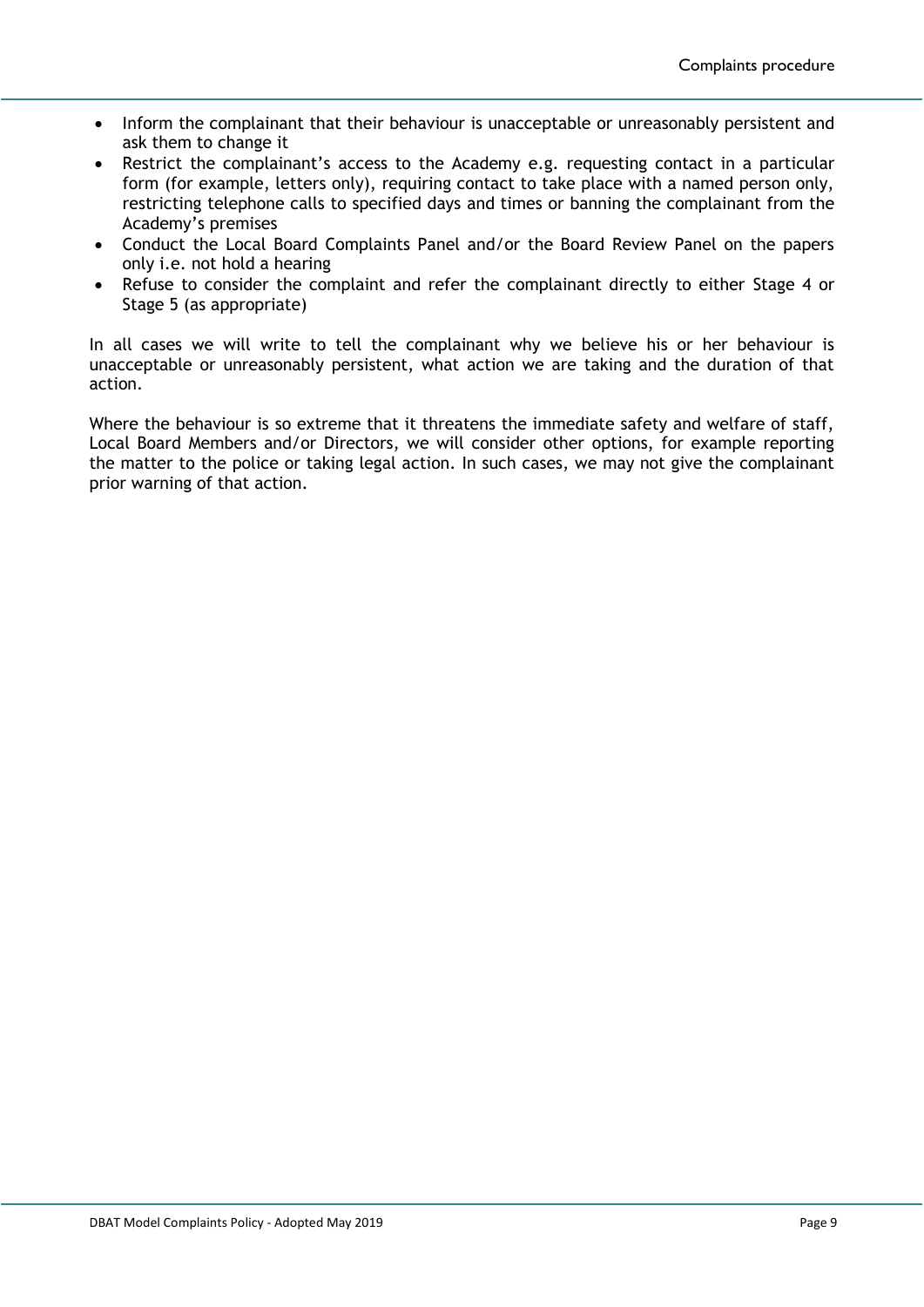#### **Formal Complaint Form Appendix A**

r

Please complete this form and return it to the Academy office, together with any accompanying pages or documents, in a sealed envelope marked 'For the Attention of the Executive Headteacher'. If your complaint is about the Executive Headteacher, please mark the envelope 'For the Attention of the Chair of the Local Board'.

| Relationship with the Academy (e.g. parent/carer of a pupil):                                                             |                                                                                            |  |
|---------------------------------------------------------------------------------------------------------------------------|--------------------------------------------------------------------------------------------|--|
| Pupil's name (if relevant to your complaint):                                                                             |                                                                                            |  |
| Your address:                                                                                                             |                                                                                            |  |
|                                                                                                                           |                                                                                            |  |
| Telephone numbers<br>Daytime:                                                                                             | Evening:                                                                                   |  |
| E-mail address:                                                                                                           |                                                                                            |  |
| allow the matter to be fully investigated.                                                                                | Please give concise details of your complaint (including dates, names of witnesses etc) to |  |
|                                                                                                                           |                                                                                            |  |
|                                                                                                                           |                                                                                            |  |
|                                                                                                                           |                                                                                            |  |
|                                                                                                                           |                                                                                            |  |
|                                                                                                                           |                                                                                            |  |
|                                                                                                                           |                                                                                            |  |
|                                                                                                                           |                                                                                            |  |
| You may continue on separate paper, or attach additional documents, if you wish.<br>Number of Additional pages attached = |                                                                                            |  |
|                                                                                                                           |                                                                                            |  |

What action, if any, have you already taken to try to resolve your complaint? (i.e. who have you spoken with or written to and what was the outcome?)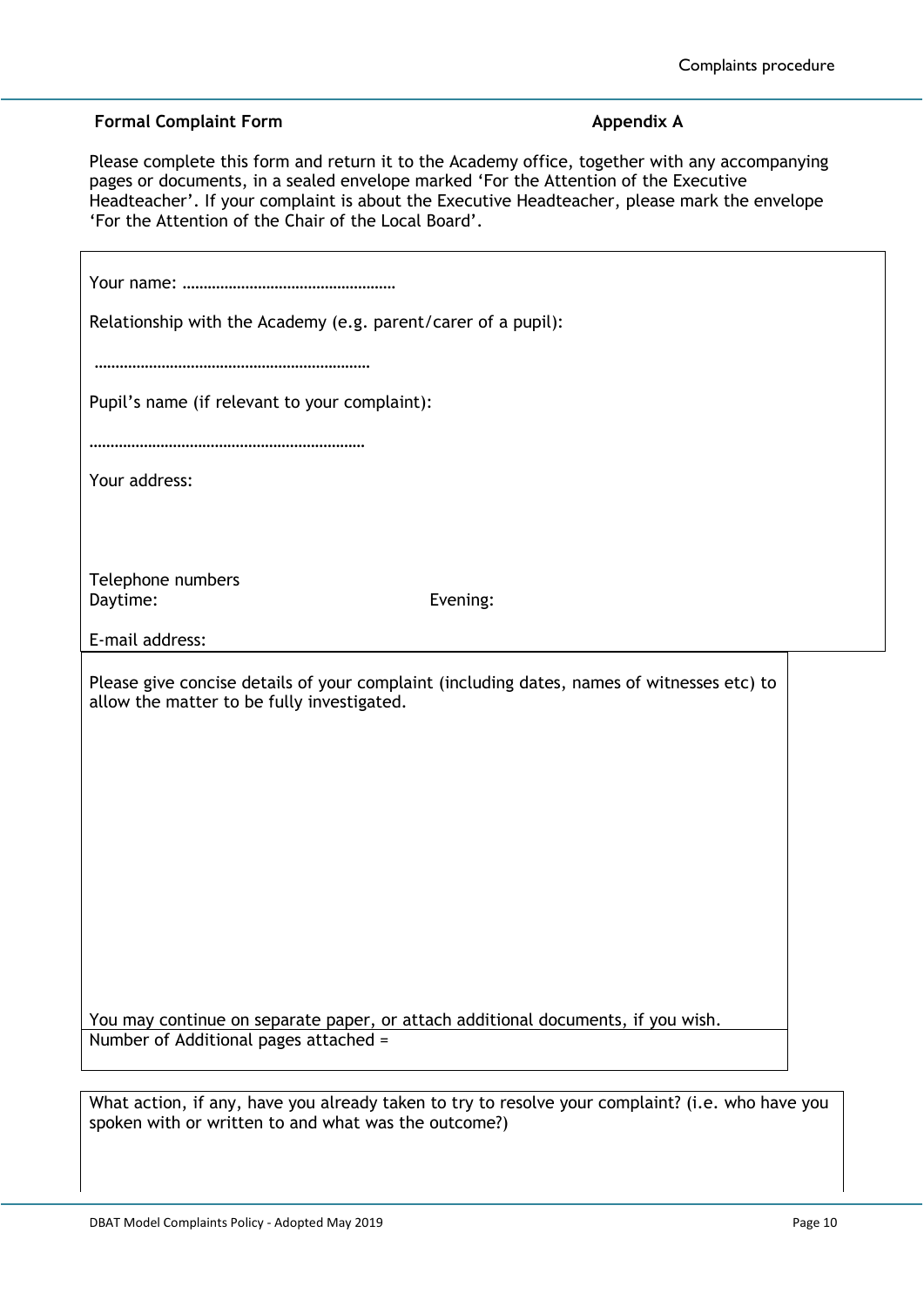What actions do you feel might resolve the problem at this stage?

## Signature:

Date:

| Academy use:               |  |
|----------------------------|--|
| Date Form received:        |  |
| Received by:               |  |
| Date acknowledgement sent: |  |
| Acknowledgement sent by:   |  |
|                            |  |

| Complaint referred |  |  |
|--------------------|--|--|
| to:                |  |  |
| Date:              |  |  |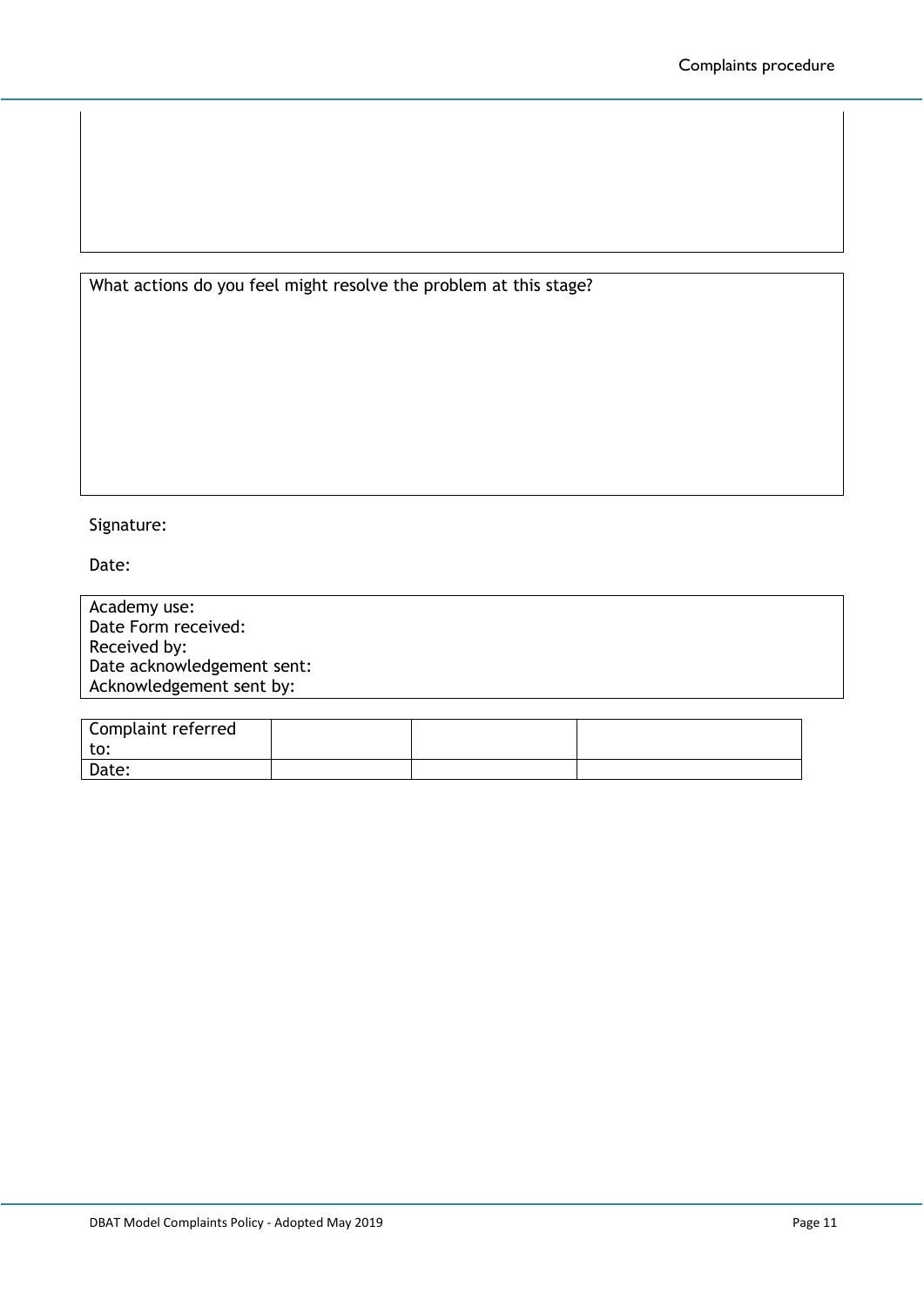### **Complaints Panel Request Form Appendix B**

Please complete this form and return it to the Academy office, together with any accompanying pages or documents, in a sealed envelope marked 'For the Attention of the Chair of the Local Board'.

You should ensure that your request is received within 10 school days of receipt of the decision letter from the Executive Headteacher/Chair of the Local Board.

| Your address:                                                                                                                                                                                                        |  |
|----------------------------------------------------------------------------------------------------------------------------------------------------------------------------------------------------------------------|--|
|                                                                                                                                                                                                                      |  |
| Telephone numbers:<br>Daytime:<br>Evening:<br>E-mail address:                                                                                                                                                        |  |
|                                                                                                                                                                                                                      |  |
| Dear Sir/Madam                                                                                                                                                                                                       |  |
|                                                                                                                                                                                                                      |  |
| I am dissatisfied by the [decision that was made][procedure that has been followed]<br>(delete as appropriate). I therefore wish for a Local Board Complaints Panel to be<br>convened to hear my complaint.          |  |
| I have attached copies of my formal complaint and of the response(s) from the<br>Academy. I am dissatisfied with the [decision that was made][procedure that has<br>been followed] (delete as appropriate), because: |  |
|                                                                                                                                                                                                                      |  |
|                                                                                                                                                                                                                      |  |
|                                                                                                                                                                                                                      |  |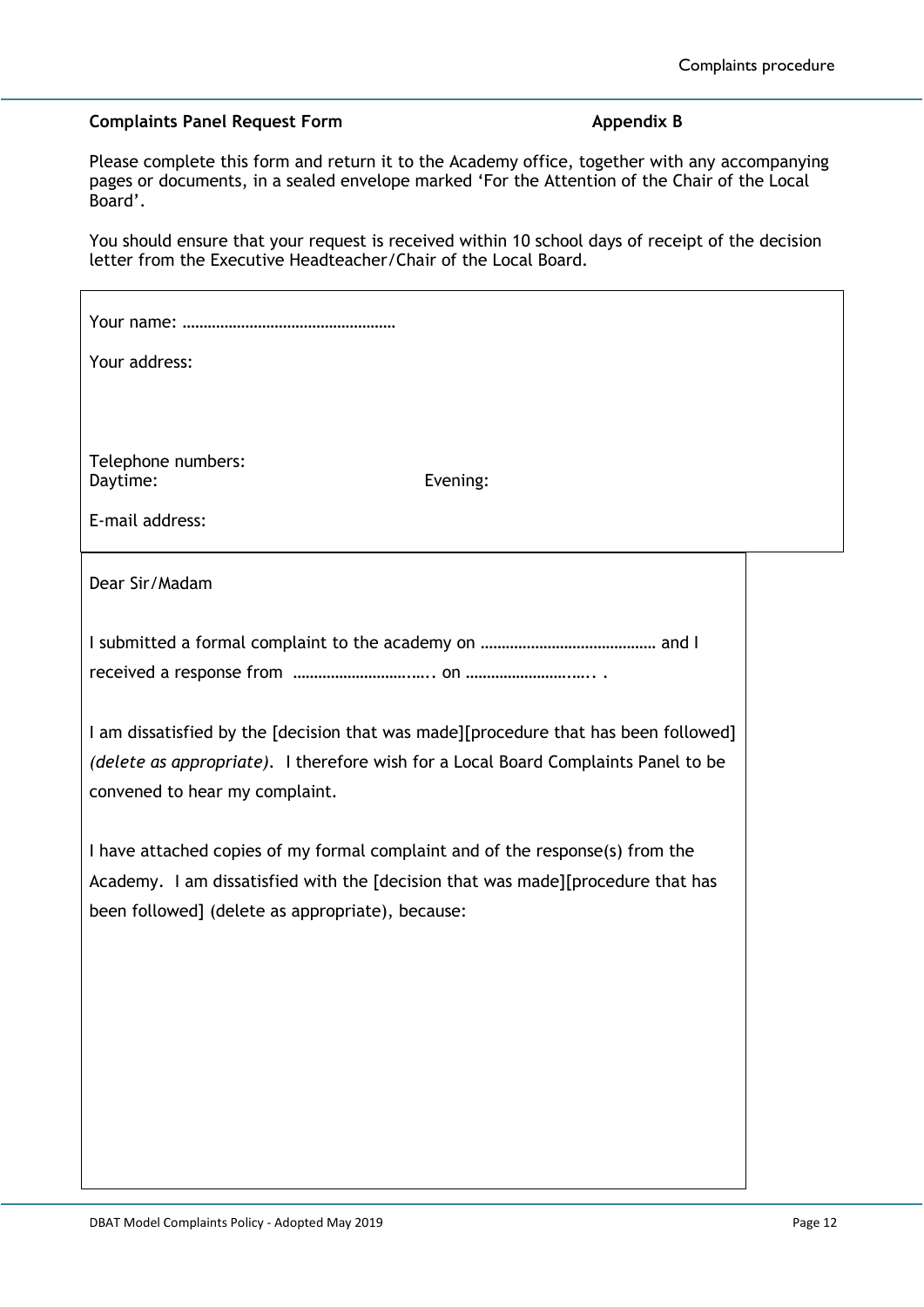You may continue on separate paper, or attach additional documents, if you wish. Number of Additional pages attached =

What actions do you feel might resolve the problem at this stage?

#### Signature:

Date:

| Academy use                |  |
|----------------------------|--|
| Date Form received:        |  |
| Received by:               |  |
| Date acknowledgement sent: |  |
| Acknowledgement sent by:   |  |
|                            |  |

| Re<br>reterred<br>to:<br>. <b>.</b><br><b>12900</b> |  |  |
|-----------------------------------------------------|--|--|
| Date.                                               |  |  |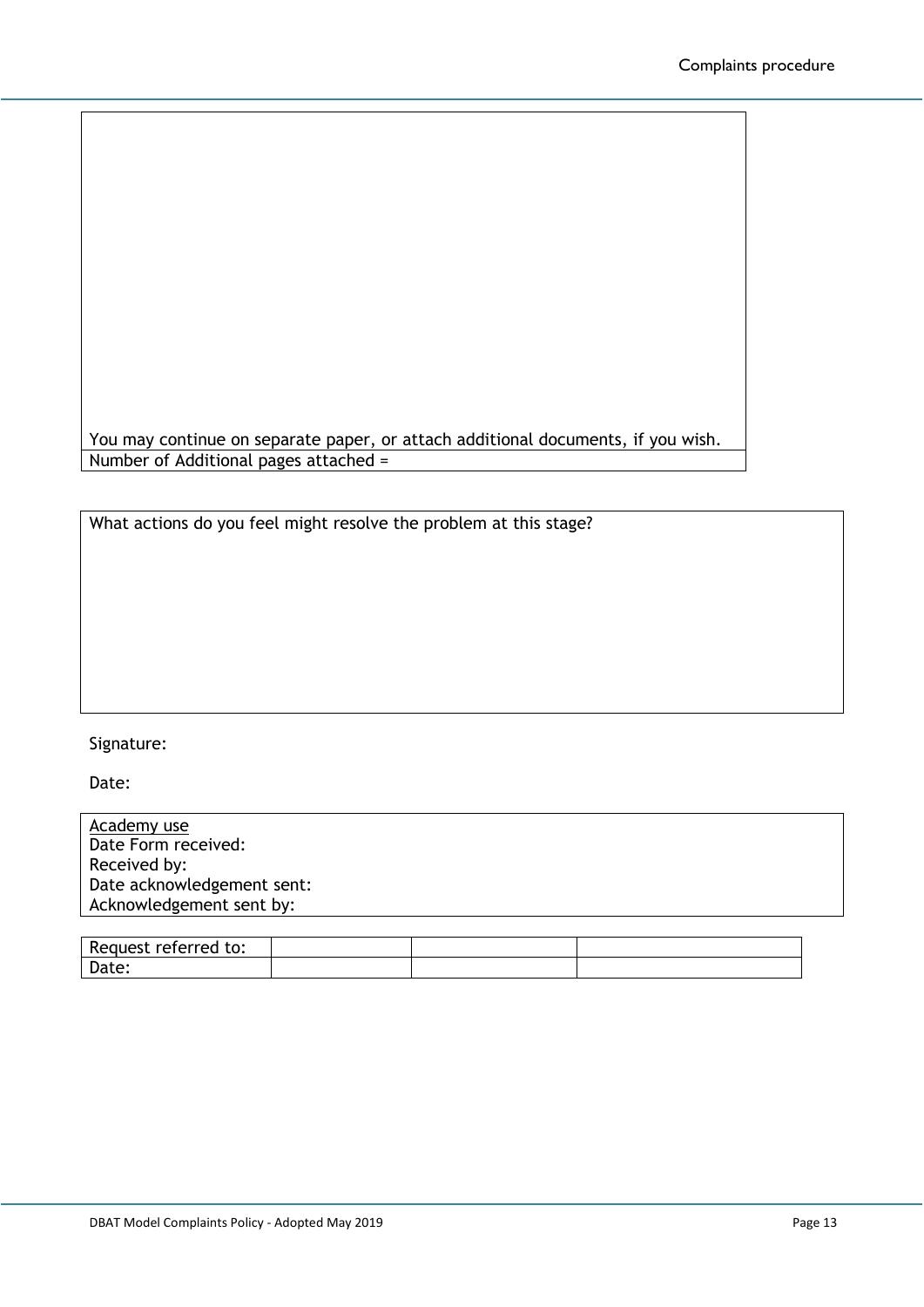#### **Board Review Panel Request Form <b>Appendix C**

Please complete this form and send it, together with any accompanying pages or documents, to: Chair of the Main Board, Diocese of Bristol Academies Trust, **First Floor, Hillside House,** 1500 Parkway North, Stoke Gifford, Bristol, BS34 8YU.

You should ensure that your request is received within 10 school days of receipt of the decision letter from the Chair of the Local Board Complaints Panel.

| Name of Academy to which your complaint relates:                                                                           |  |
|----------------------------------------------------------------------------------------------------------------------------|--|
| Your address:                                                                                                              |  |
| Telephone numbers                                                                                                          |  |
| Evening:<br>Daytime:                                                                                                       |  |
| E-mail address:                                                                                                            |  |
| Dear Sir/Madam                                                                                                             |  |
|                                                                                                                            |  |
| and I received a response from  on                                                                                         |  |
|                                                                                                                            |  |
| I am dissatisfied by the [decision that was made][procedure that has been followed]                                        |  |
| (delete as appropriate). I therefore wish for a Board Review Panel to be convened to<br>review the Local Board's decision. |  |
| I have attached copies of my original formal complaint, my request for a Local Board                                       |  |
| Complaint Panel to be convened and the response(s) from the Academy. I am dissatisfied                                     |  |
| with the [decision that was made][procedure that has been followed] (delete as                                             |  |
| appropriate), because:                                                                                                     |  |
|                                                                                                                            |  |
|                                                                                                                            |  |
|                                                                                                                            |  |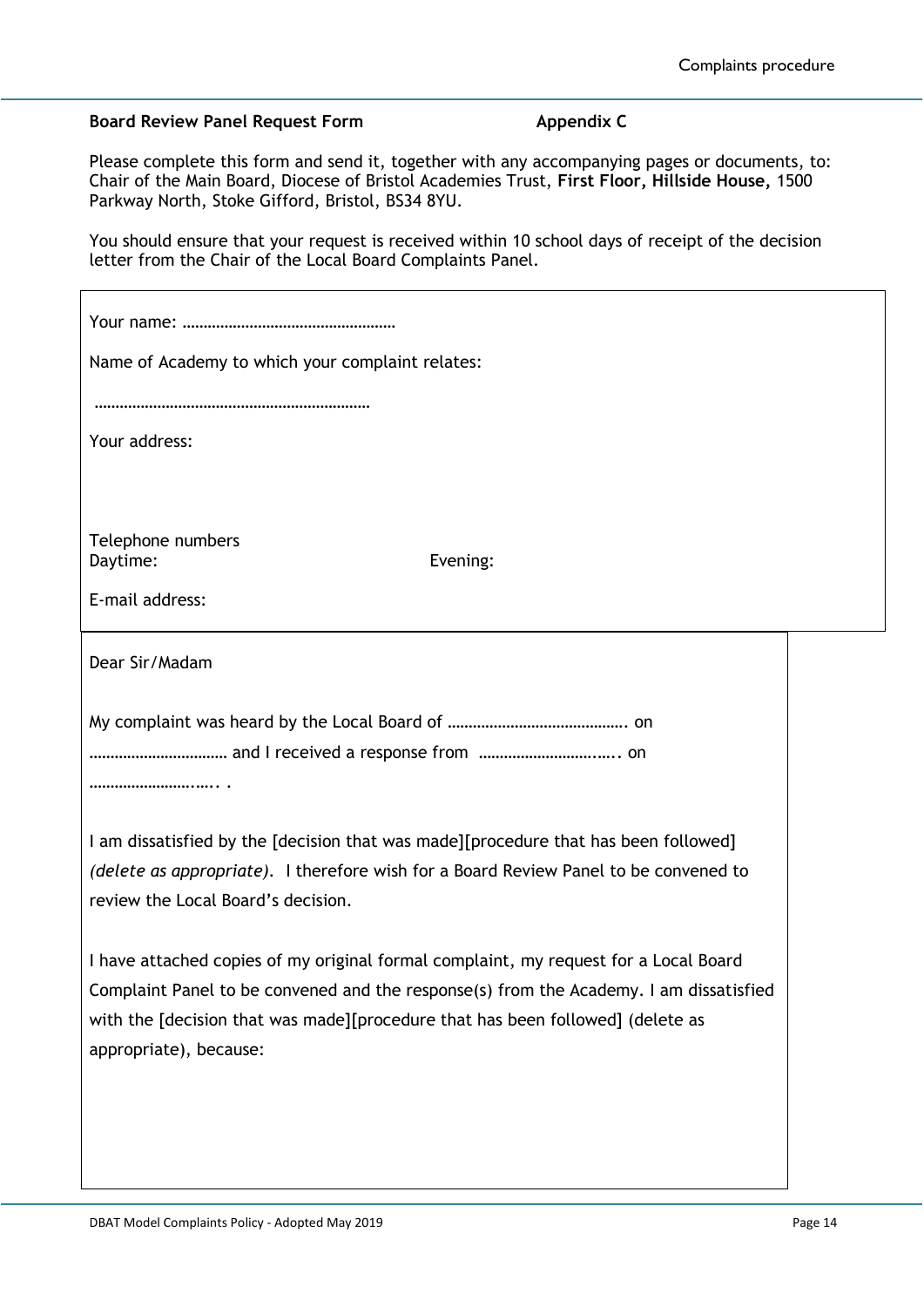You may continue on separate paper, or attach additional documents, if you wish. Number of Additional pages attached =

| What actions do you feel might resolve the problem at this stage? |
|-------------------------------------------------------------------|
|-------------------------------------------------------------------|

## Signature:

Date:

| Academy use                |  |
|----------------------------|--|
| Date Form received:        |  |
| Received by:               |  |
| Date acknowledgement sent: |  |
| Acknowledgement sent by:   |  |
|                            |  |

| R≏<br>auest referred to: |  |  |
|--------------------------|--|--|
| -<br>Date:               |  |  |